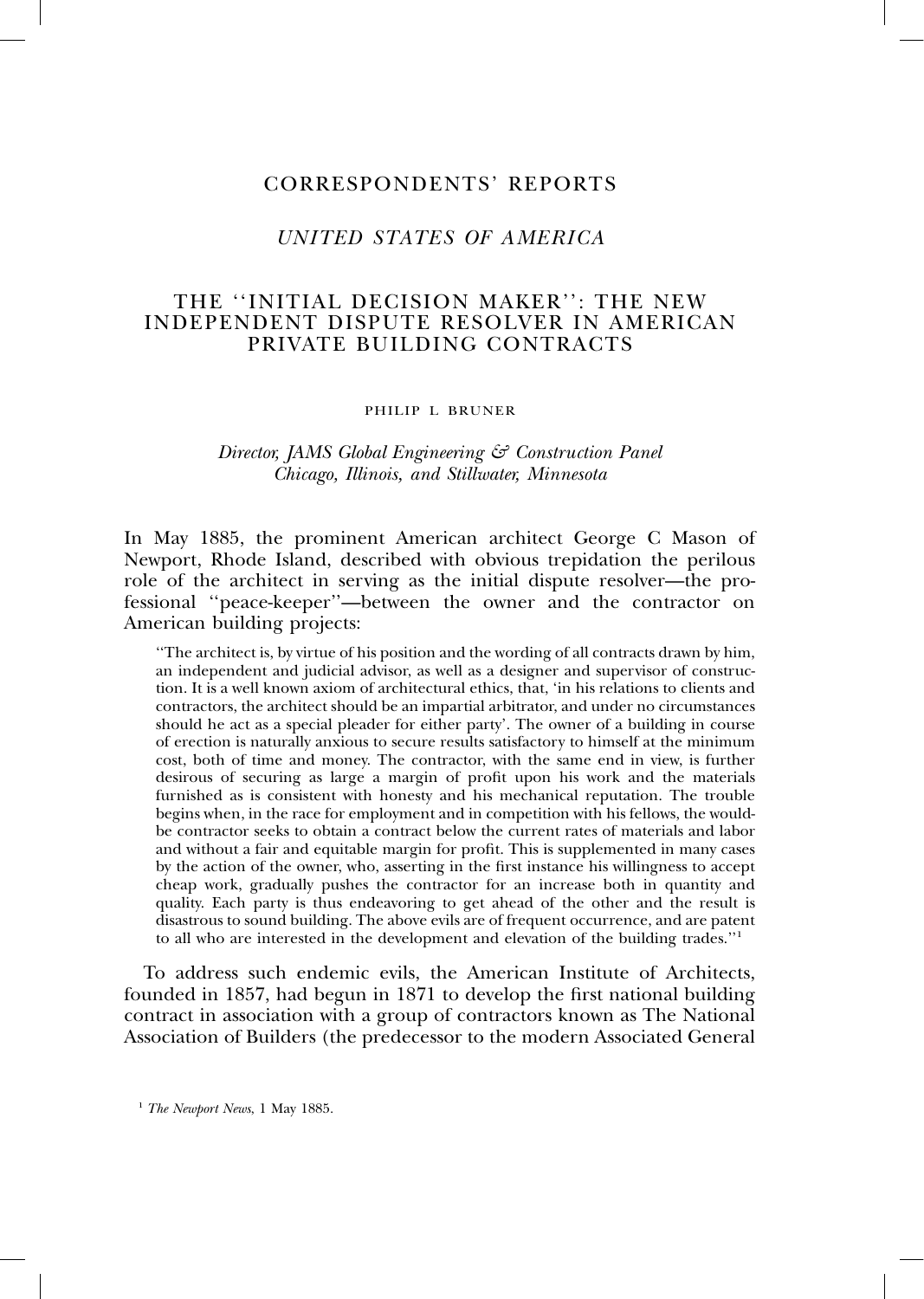Contractors of America). Their first joint ''Uniform Contract'' was published in 1888, three years after Mason's commentary on the evils of the construction process.

The 1888 Uniform Contract gave the architect a strong, even dictatorial, hand in resolving timely and finally most disputes arising under the construction contract. Article II stated that: ''It is understood and agreed by and between the parties hereto that the work included in this contract is to be done under the direction of the said Architects, and that their decision as to the true construction and meaning of the drawings and specifications shall be final.'' Article V also provided that the architect's ''certification'' of ''sufficient grounds'' was a precondition to the owner's right to terminate the contract for cause. Only the architect's decisions regarding payment for delays or for authorised change orders, when timely ''dissented'' from by the aggrieved party, could be referred to binding arbitration before a panel of three arbitrators (one appointed by each party plus a third selected by them).

For 120 years from 1888 to 2007, the standard contract forms co-sponsored jointly by the American Institute of Architects and contractor associations adhered generally to this basic dispute resolution approach under which the architect was the front-line initial decider of disputes between the parties. As late as 1967 this time-honoured dispute resolution process was said to ''work so well that lawyers and courts will probably remain relatively unimportant in this sphere of conflict resolution''. <sup>2</sup> In the four decades since that time, however, contractor and owner claims routinely have implicated alleged design errors or omissions or on-site administration negligence on the part of the design team, and the architect's impartiality as the decision-maker has come under continuing suspicion.

In November 2007, the AIA introduced its latest edition of the AIA General Conditions of the Contract—without contractor co-sponsorship for the first time in a century—in which the architectural profession released its grip on and retreated from its historic dispute resolution role by authorising the parties themselves to designate by contract their own ''Initial Decision Maker'' (''IDM''). Only where parties fail to name an IDM will the architect remain in that role by default. In addition to retreating from its historic dispute resolution role, the 2007 AIA General Conditions also eliminated its century-old mandate for binding arbitration, and instead have established court litigation rather than arbitration as the designated default dispute resolution option. Thus, the AIA is forcing parties to address at the time of contract formation their preferred dispute resolution approaches, and to designate their preferred decision-making persons. Those changes in century-old traditions have come with the recognition that ''one size of

<sup>2</sup> Johnstone and Hopson, *Lawyers and Their Work: An Analysis of the Legal Profession in the United States and England* (1976), p. 327.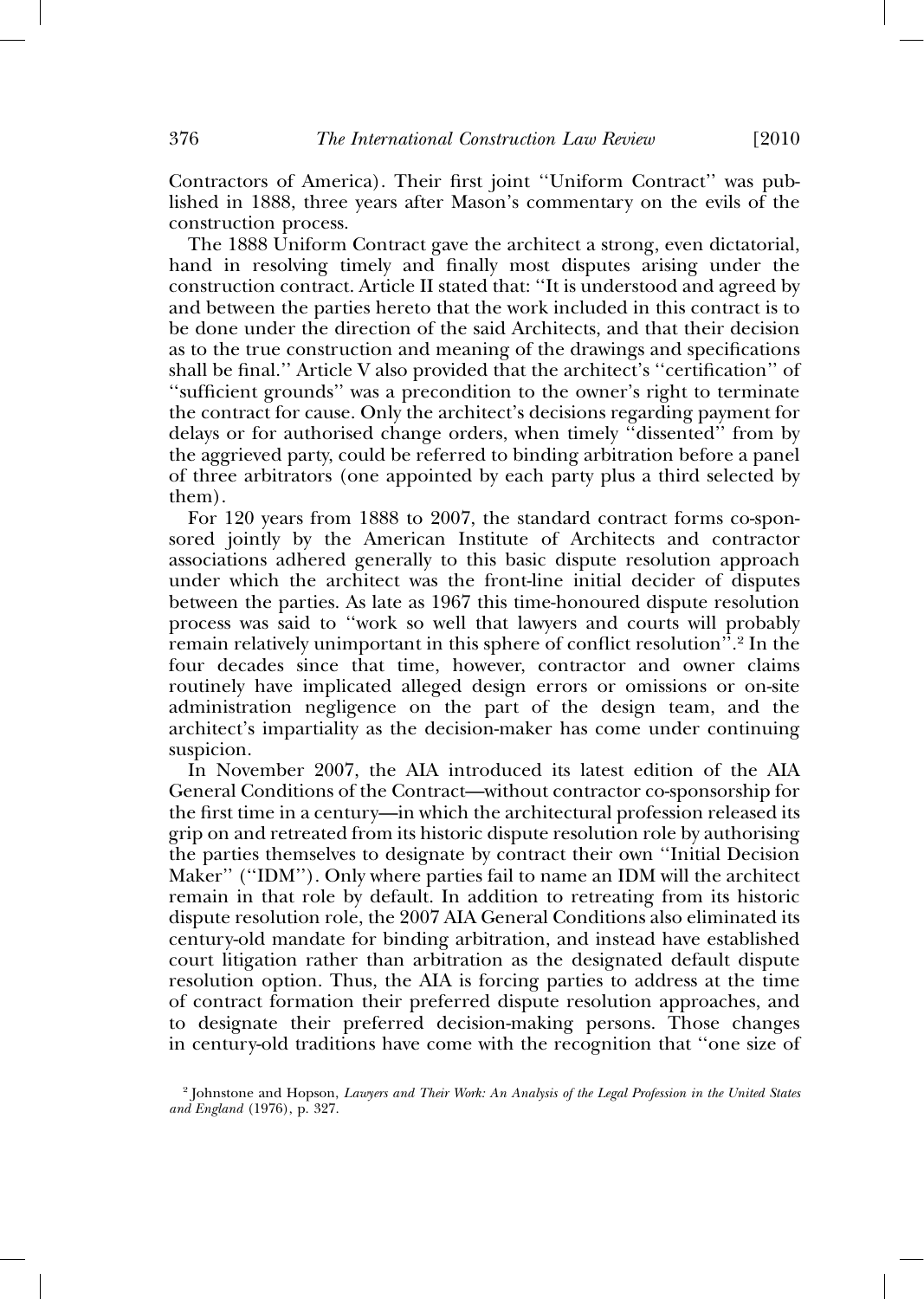ADR does not fit all'', and that the 21st century construction industry now has available to it a host of ADR methods suitable to particular kinds of disputes.<sup>3</sup>

The AIA's historic ADR role retreat is intended to encourage the parties themselves to pick an independent IDM and thereby to distance the architect from conflicts of interest that can arise from its wearing of multiple hats on a project (independent design professional of record, owner's agent on the construction site and impartial decider of disputes). The distinguished American lawyer and dispute resolver, Carl M Sapers of Boston, recently addressed the reasons for the AIA's retreat from its longstanding decision maker role as follows:

''It is a remarkable fact that this paradoxical role was carried off with nearly complete success, at least until 1967 . . . Very few contractors or subcontractors today would put their trust in the disinterestedness of the architect. A number of factors have brought about the change. One factor was certainly the increased complexity of construction projects, which made more convincing any challenge to the architect's judgment... Perhaps the most significant change, however, has been the change in the way professionals now fit into American society. At least until the end of World War II, doctors, lawyers, and architects, as members of the 'learned Professions', operated with broad independence and with the broad respect of the community. In general, they were recognized as pursuing professional interests rather than personal enrichment. That independence, applied to the construction industry, gave the architect the special standing to resolve disputes in a fashion which both sides accepted as disinterested.''<sup>4</sup>

The new IDM language in Section 15 of the AIA A201–2007 General Conditions of the Contract for Construction reads in pertinent part as follows:

''§15.1.1 A Claim is a demand or assertion by one of the parties seeking, as a matter of right, payment of money, or other relief with respect to the terms of the Contract. The term 'Claim' also includes other disputes and matters in question between the Owner and Contractor arising out of or relating to the Contract. The responsibility to substantiate Claims shall rest with the party making the Claim.

§15.1.2 Claims by either the Owner or Contractor must be initiated by written notice to the other party and to the Initial Decision Maker. Claims by either party must be initiated within 21 days after occurrence of the event giving rise to such Claim or within 21 days after the claimant first recognizes the condition giving rise to the Claim, whichever is later.

§15.1.3 Pending final resolution of a Claim, except as otherwise agreed in writing or as provided in Section 9.7 [Architect's delay in issuing certification for payment] and Article 14 [termination], the Contractor shall proceed diligently with performance of the Contract and the Owner shall continue to make payments in accordance with the Contract Documents. The Architect will prepare Change Orders and issue Certificates for Payment in accordance with the decisions of the Initial Decision Maker . . .

§15.2.1 Claims, excluding those arising under Sections [pertaining to hazardous materials, emergencies and the Owner's adjustment of property insurance losses] shall be referred to the Initial Decision Maker for initial decision.

 $^3$  See Philip L Bruner, ''Global Engineering and Construction ADR: Meeting an Industry's Demand for Specialized Expertise, Innovation and Efficiency'', 2009 JCCCL 69.

<sup>4</sup> Carl M Sapers, "In with the Initial Decision Maker", *JAMS Global Construction Solutions* (Winter 2010), pp. 12–14.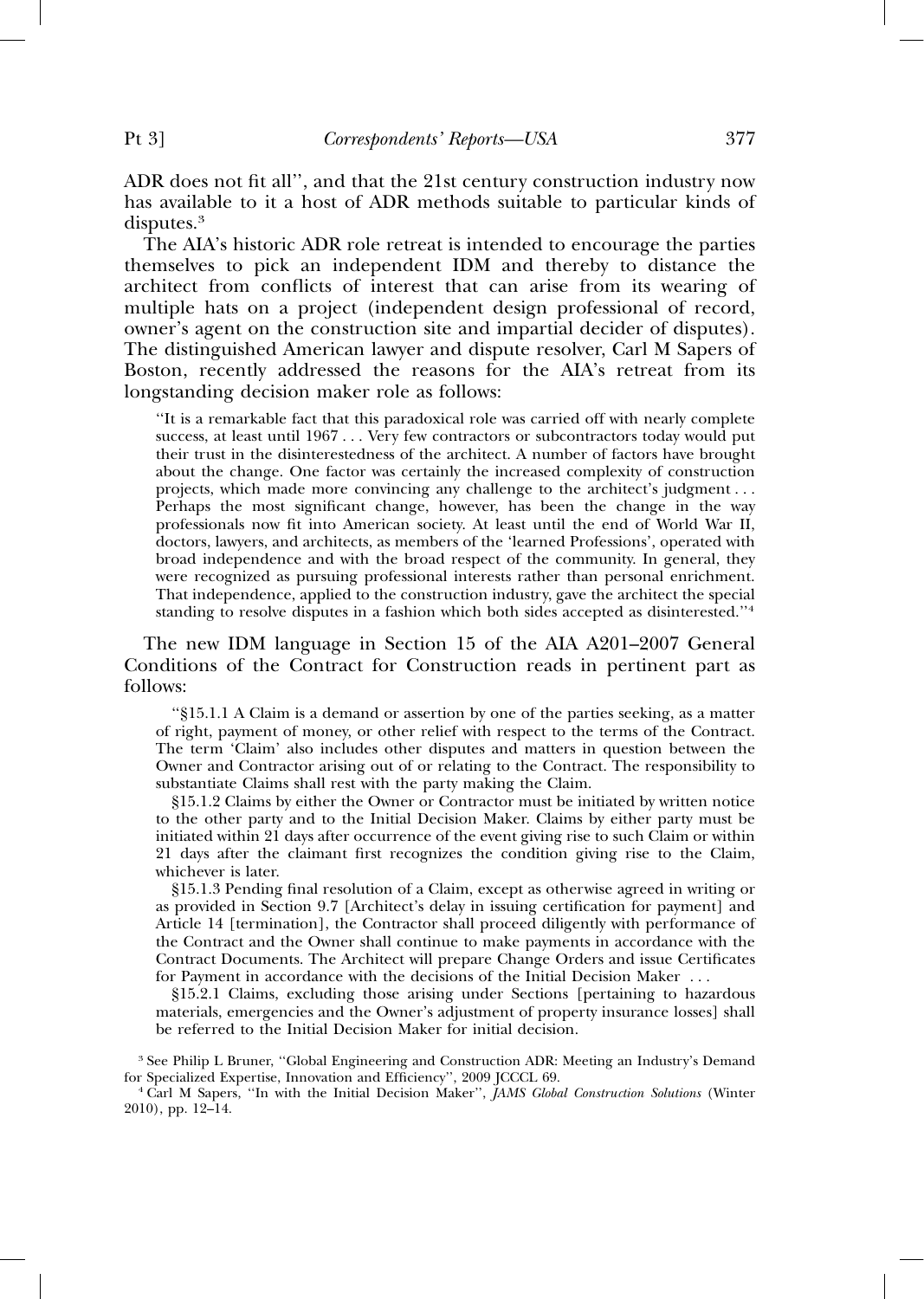The Architect shall serve as the Initial Decision Maker, unless otherwise indicated in the Agreement . . .

[A]n initial decision shall be required as a condition precedent to mediation of any [included] Claim arising prior to the date final payment is due, unless 30 days have passed after the Claim has been referred to the Initial Decision Maker with no decision having been rendered. Unless the Initial Decision Maker and all affected parties agree, the Initial Decision Maker will not decide disputes between the Contractor and persons or entities other than the Owner.

§15.2.2 The Initial Decision Maker will review Claims and within ten days of the receipt of a Claim take one or more of the following actions: (1) request additional supporting data from the other party,  $(2)$  reject the Claim in whole or in part,  $(3)$ approve the Claim, (4) suggest a compromise, or (5) advise the parties that the Initial Decision Maker is unable to resolve the Claim if the Initial Decision Maker lacks sufficient information to evaluate the merits of the Claim or if the Initial Decision Maker concludes that, in the Initial Decision Maker's sole discretion, it would be inappropriate for the Initial Decision Maker to resolve the Claim.

§15.2.3 In evaluating Claims, the Initial Decision Maker may, but shall not be obligated to, consult with or seek information from either party or from persons with special knowledge or expertise who may assist the Initial Decision Maker in rendering a decision. The Initial Decision Maker may request the Owner to authorize retention of such persons at the Owner's expense.

§15.2.4 If the Initial Decision Maker requests a party to provide a response to a Claim or to furnish additional supporting data, such party shall respond, within ten days after receipt of such request, and shall either (1) provide a response on the requested supporting data, (2) advise the Initial Decision Maker when the response or supporting data will be furnished or (3) advise the Initial Decision Maker that no supporting data will be furnished. Upon receipt of the response or supporting data, if any, the Initial Decision Maker will either reject or approve the Claim in whole or in part.

§15.2.5 The Initial Decision Maker will render an initial decision approving or rejecting the Claim, or indicating that the Initial Decision Maker is unable to resolve the Claim. This initial decision shall  $(1)$  be in writing;  $(2)$  state the reasons therefor and  $(3)$ notify the parties and the Architect, if the Architect is not serving as the Initial Decision Maker, of any change in the Contract Sum or Contract Time or both. The initial decision shall be final and binding on the parties but subject to mediation and, if the parties fail to resolve their dispute through mediation, to binding dispute resolution [i.e. arbitration or litigation as the parties agree] . . .

§15.2.6.1 Either party may, within 30 days from the date of the initial decision, demand in writing that the other party file for mediation within 60 days of the initial decision. If such a demand is made and the party receiving the demand fails to file for mediation within the time required, then both parties waive their rights to mediate or pursue binding dispute resolution proceedings [i.e. arbitration or litigation] with respect to the initial decision.''

The broad definition of ''Claim'' in §15.1.1 confirms that the IDM's dispute resolution ''jurisdiction'' extends to all ''Claims (except those specifically excluded) between the parties'', i.e., the owner and contractor. This means that the IDM may decide disputes such as what work is within the scope of the contract, whether the work is properly performed, whether the work has been delayed and by what cause, and what compensation the contractor should receive, Other provisions that underscore the breadth of the IDM's ''jurisdiction'' require the IDM to provide the crucial certification of ''just cause'' as a precondition to the validity of a contract termination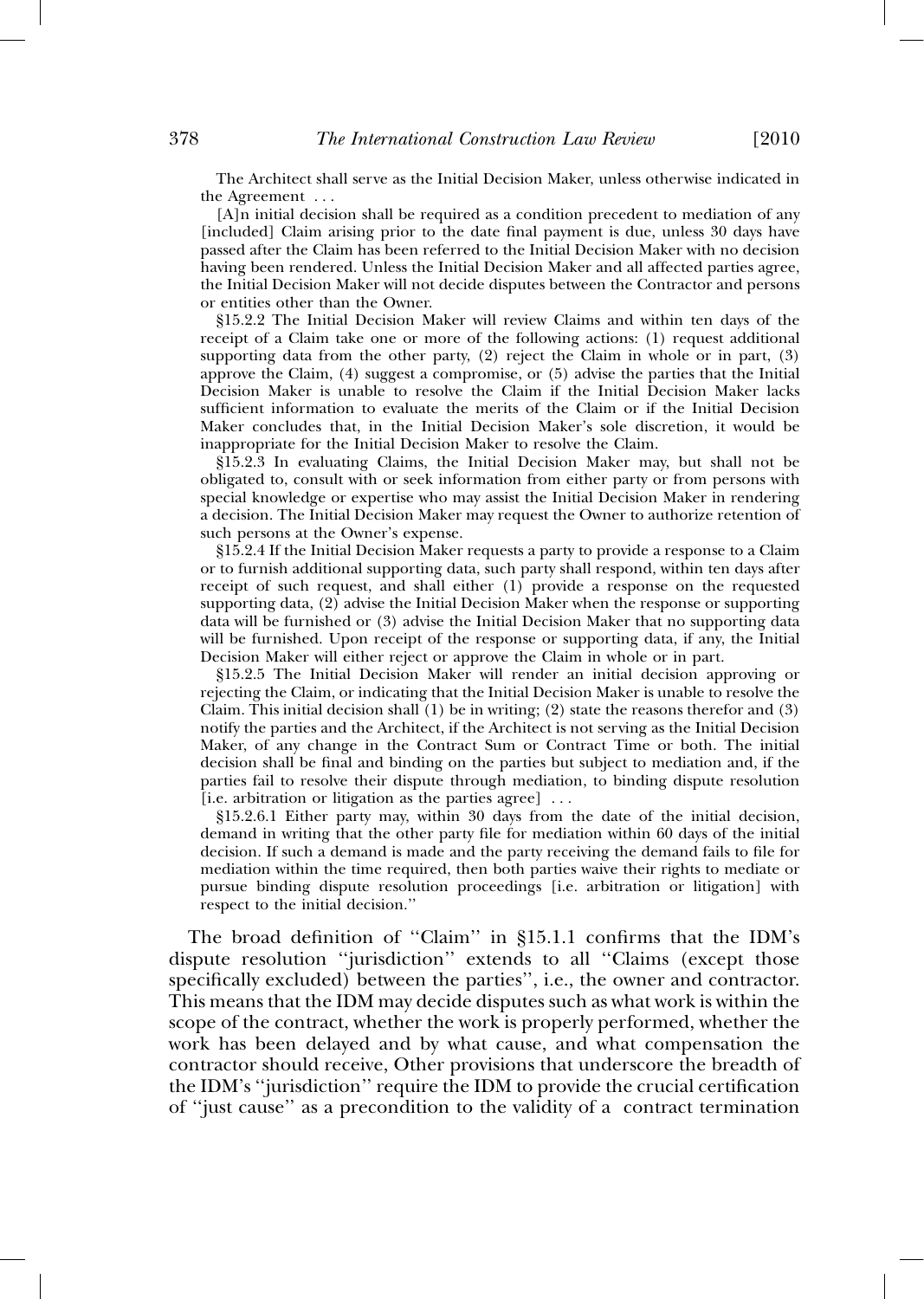''for cause'' (§14. 2.2) and of sums due to the owner or contractor upon termination for cause (§14.2.4). The IDM's ''jurisdiction'', however, does not extend to claims between the owner and architect or other third parties, even though the architect's liability for design or construction administration malfeasance, or other third-party subcontractor or material supplier liability, surely will be decided by the IDM as between the contractor (who is liable for its subcontractors and suppliers) and the owner (who issues the design documents and employs the architect as its ''agent'' for contract administration). Here lies the ''rub''.

Significantly, the AIA General Conditions documents are silent on, and leave to local law, a number of important issues pertaining to the IDM and the IDM decision:

- (1) The question of the preclusive effect upon the architect and owner, in later litigation between them, of an adverse binding (see §15.2.5, above) IDM decision that finds the owner liable to the contractor for the architect's malfeasance. The American law doctrine of collateral estoppel could be invoked by the architect, in later litigation brought by the owner against the architect for indemnification, to preclude the owner from challenging the IDM's adverse binding decision, but might not preclude the architect, a ''non-party'' to that decision, from challenging the decision.<sup>5</sup>
- (2) The issues of consolidation with other cases and joinder of thirdparties are addressed (under §15.4.4) only with respect to ''binding dispute resolution proceedings'', i.e., arbitration or litigation. No mention is made, and no rights are created, to demand consolidation or joinder of third parties in IDM or mediation proceedings.
- (3) The issue of enforcement of the final decision, that becomes binding by failure of either party to demand mediation within 30 days of its issuance is left to local law, which typically would allow reduction of the decision to judgment under the provisions of the applicable arbitration statute. The IDM's binding decision is likely to survive a challenge to its legality because American courts have a long history of upholding parties' ''freedom to contract" in this context.<sup>6</sup>
- (4) The IDM process imposes no time limitation on the IDM for issuance of the IDM's decision. This is contrary to English adjudication, which demands prompt issuance of a decision. Only if the issue involves the architect's delay in issuance of its certificate of payment or the termination of the contract for cause

<sup>5</sup> See 3 *Bruner & O'Connor on Construction Law*, §10:95 *et seq.* <sup>6</sup> See *ibid.* 5, §17:83.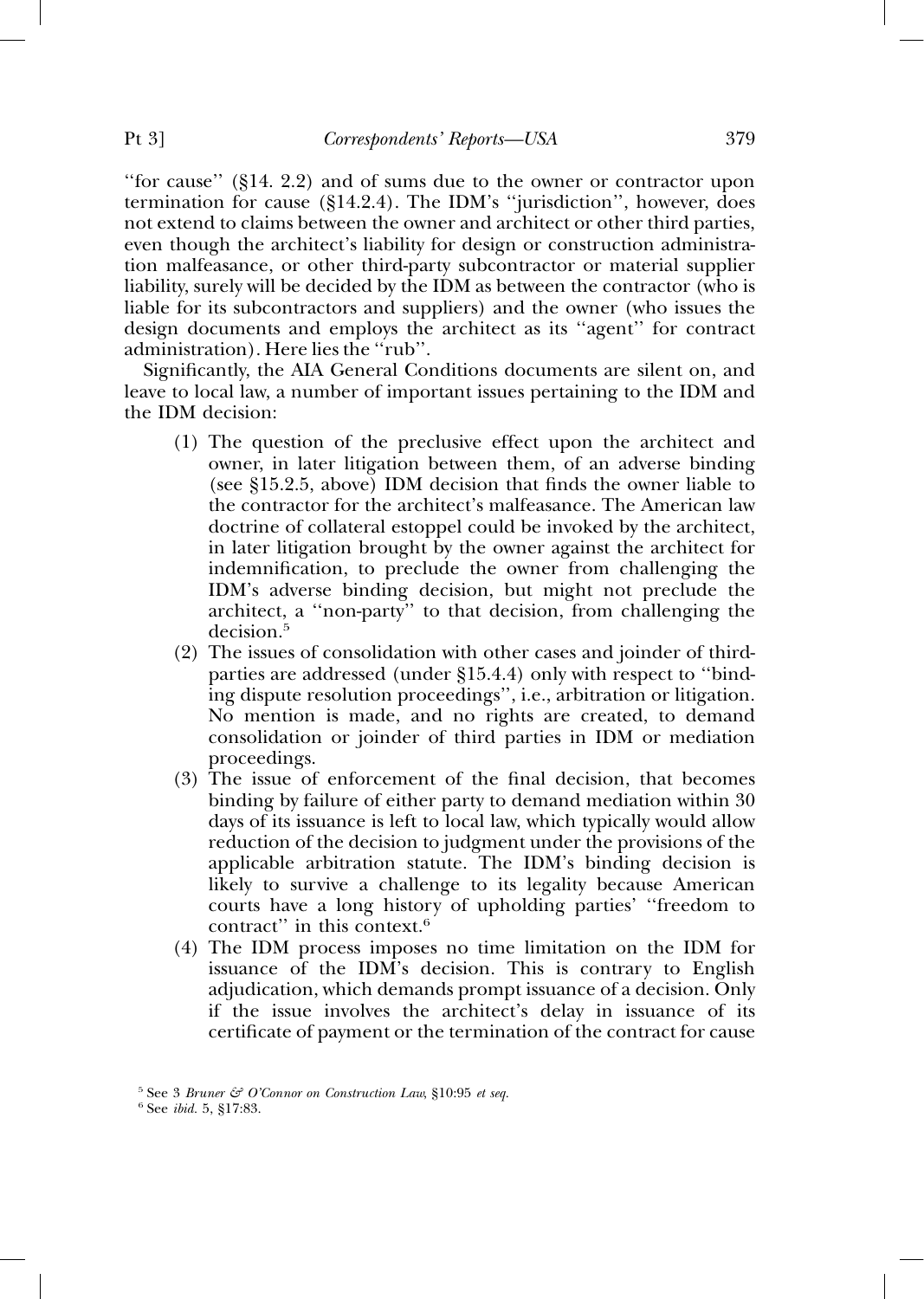may the aggrieved party stop performance; otherwise both parties must proceed with performance in accordance with the ''decisions of the Initial Decision Maker'' ''pending final resolution of the Claim.'' The language of §15.1.3 requiring performance in accordance with the IDM's mere ''decision'', without mention of it being a ''final and binding decision'', suggests that the IDM has authority to issue temporary interim decisions as needed to keep the job moving.

The AIA's use of the ''Initial Decision Maker'' language was by design. Under time-honoured American law the term has been construed in contexts related to the issue of litigation ''ripeness''. 7

The import of the AIA's new IDM language is to compel parties to engage in the Initial Decision Making process as a first formal step in the dispute resolution process and encourage them to establish the procedural preconditions under which the parties may proceed on to mediation, arbitration or litigation. By allowing and encouraging the architect to be replaced in the IDM role by a professional dispute resolver, who likely will have expertise in the rapid resolution of construction disputes and claims as well as skill in negotiation and mediation, the AIA has adopted a process that enhances substantially the prospects for early dispute settlement on American building projects. The IDM process can combine the flexibility and benefits of many ADR processes, such as that of serving as facilitator of structured negotiations or of acting comparably to project neutrals, adjudicators, dispute review boards, mediators and informal arbitrators. But the big question mark remains whether parties will take the time to select and appoint a qualified person as IDM when entering into their agreement.

The AIA's ''IDM'' is an obvious response to the growth over the last four decades of a panoply of construction industry dispute resolution methods that side-step the architect's historical role and reduce the architect's legal risks—contract clauses requiring partnering, structured negotiations, mediation, standing project neutral dispute review boards, expert determinations, expedited non-binding mini-arbitrations and expedited binding arbitrations.

So how is the AIA's new ''IDM'' concept faring in America? Anecdotal evidence suggests that the American construction industry's large players are focusing carefully during contract negotiations on tailored dispute

<sup>7</sup> See *Williamson County Regional Planning Commission* v. *Hamilton Bank of Johnson City*, 473 US 172, 192–193, 105 S Ct 3108, 3019–3020, 87 L Ed 2d 126 (1985). (''The question whether administrative remedies must be exhausted is conceptually distinct . . . from the question whether an administrative action must be final before it is judicially reviewable. While the policies underlying the two concepts often overlap, the finality requirement is concerned with whether the initial decision maker has arrived at a definitive position on the issue that inflicts an actual, concrete injury; the exhaustion requirement generally refers to administrative and judicial procedures by which an injured party may seek review of an adverse decision and obtain a remedy if the decision is found to be unlawful or otherwise inappropriate.'')